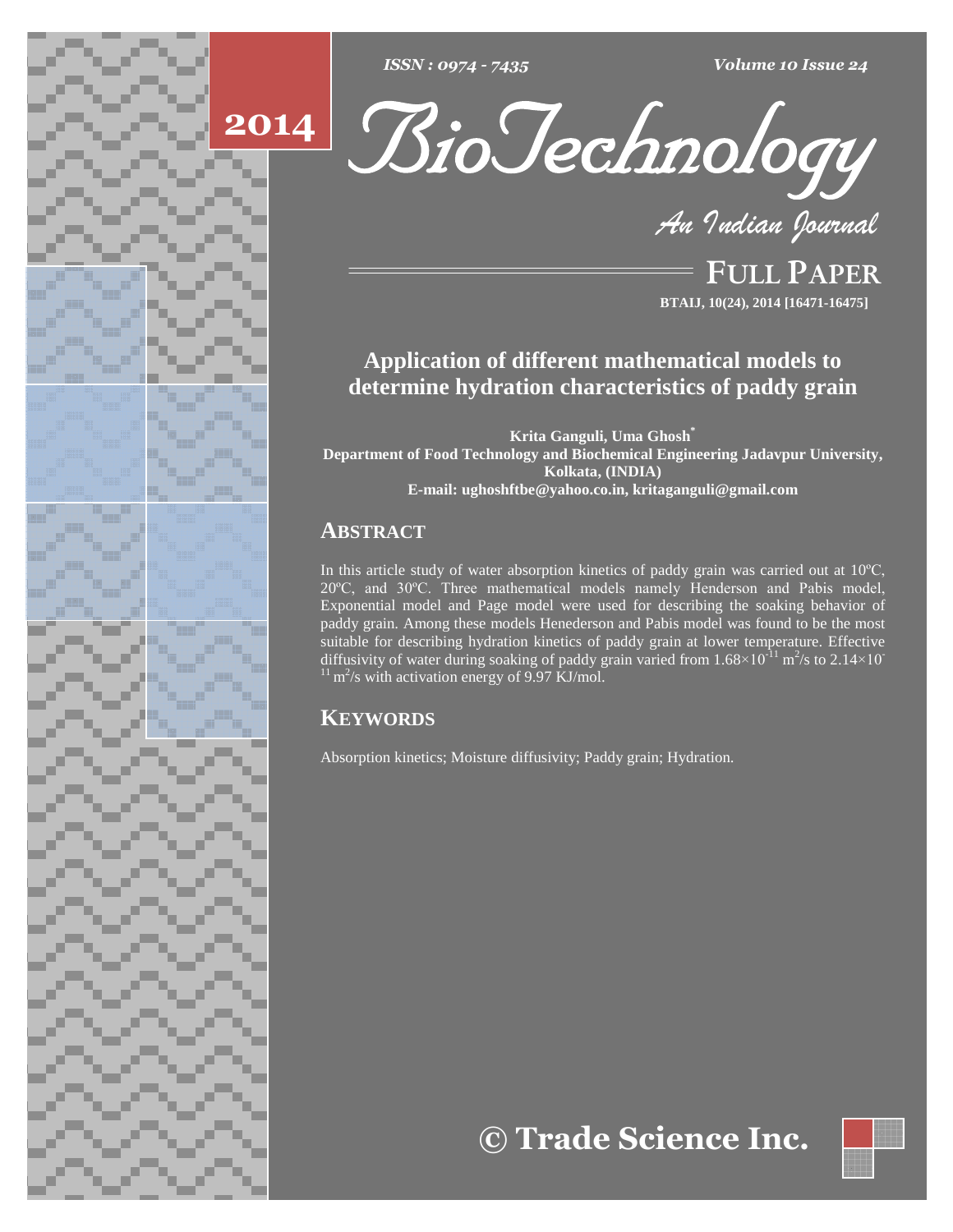### **INTRODUCTION**

Cereals are important source of functional ingredients which are potential components for many processed foods. Processing of cereals often requires that the seeds be hydrated first to facilitate operations such as cooking or canning. Thus, absorption of water to these materials is of both theoretical and practical interest to processing industries **[1,2]**. Cereal like rice is (*Oryza sativa* L.) considered as a main staple food and is a major source of nutrients in many parts of the world. Prior to processing, the rice undergoes some kind of hydrothermal treatment such as soaking<sup>[3]</sup>. Processing of grain and quality of finished product depend on proper soaking procedure. Soaking is a slow process controlled by the diffusion ofwater in the grain<sup>[4]</sup>. Warm water is used for soaking purpose to shorten the soaking time because increasing temperature increases hydration rate. Usually hydration temperature below gelatinization temperature is prescribed for minimizing the splitting of kernels.

In order to optimize the process parameter and present diffusion as a function of time and temperature equation modeling of soaking behavior is needed. But currently, there is no basic understanding of the physics behind the moisture In order to optimize the process parameter and present diffusion as a function of time and temperature equation<br>modeling of soaking behavior is needed. But currently, there is no basic understanding of the physics behind t effective moisture diffusivity, which is an unknown empirical function of temperature and moisture content<sup>[6]</sup>. Empirical models are often used instead of the theoretical ones, due to their ease of computability and interpretation.

Reports are there on prediction of moisture content distribution within a wheat kernel from a finite element diffusion model<sup>[7]</sup>. The relationship between moisture movement in the wheat kernel and the shape and composition of the kernel with an analytical solution of the diffusion equation had been described earlier **[8]**. Tagawa et al. evaluated the diffusion coefficients model<sup>[7]</sup>. The relationship between moisture movement in the wheat kernel and the shape and composition of the kernel with<br>an analytical solution of the diffusion equation had been described earlier<sup>[8]</sup>. Tagawa et al. ev kernel was in the second falling rate period **[9]**. As the drying and water absorption phenomena are reversible in nature, therefore water absorption process in paddy grain could be explained using the theory of diffusion in the same manner and drying models can be used to describe water absorption behavior of paddy grain.

The objective of the present study is to determine the effect of temperature and time on hydration of paddy grain, to determine moisture diffusivity and activation energy in paddy and to find out the best mathematical model that can describe the soaking characteristics of paddy at lower temperature.

#### **EXPERIMENTAL**

Materials: Paddy grains were collected from local market. Then the grains were manually screened to remove foreign particles, chaff and broken kernels, immature and damaged seeds. Only paddy grains that were in good condition were selected for the experiment.

Moisture determination: Moisture content of paddy grains was measured by standard air oven method. Known amount of sample was taken in aluminum cup and weighed, and then it was placed in hot air oven for moisture determination Moisture determination: Moisture content of gamount of sample was taken in aluminum cup and weight at  $130\pm3$ °C untill constant weight was obtained<sup>[10]</sup>.

Water absorption study: To study the hydration characteristics of paddy grains a definite amount of clean raw paddy were soaked into distilled water (1:10 w/v) at different temperature. The soaking temperature studied were <sup>10</sup>°C, <sup>20</sup>°Cand <sup>30</sup>°C. Paddy grains were taken in <sup>a</sup> glass beaker containing distilled water at the desired temperature. During hydration the samples were taken out at definite interval of time (initially 30 min, then 1 h and then 2 h). Filter paper was used to remove surface water and then placed in hot air oven for moisture determination (% d.b). For equilibrium moisture content a separate set of sample was soaked for 24 hours.

#### **THEORETICAL CONSIDERATION**

#### **Modeling of water absorption curve**

For determining water absorption characteristics of paddy grain three commonly used mathematical models (TABLE 1) were selected. In this analysis MR or moisture ratio is needed to describe different soaking model, i.e  $\mathbf{r}$ 

$$
MR = \frac{M - M_e}{M_0 - M_e}
$$
 where M is the moisture content (%) dry basis) of the paddy at each moment. M<sub>0</sub> is the initial moisture

content (% dry basis) of paddy. M<sub>e</sub> is the equilibrium moisture content (% dry basis). This moisture ratio was then fitted to different models namely Henderson and Pabis model, exponential model and Page model.

| No. | <b>Model Name</b>   | <b>Equation</b>   |
|-----|---------------------|-------------------|
| . . | Henderson and Pabis | $MR = B \exp(kt)$ |
| Ź.  | Exponential         | $MR = \exp(kt)$   |
| J.  | Page                | $MR = \exp(kt n)$ |

## **TABLE 1: Mathematical model for describing paddy soaking data**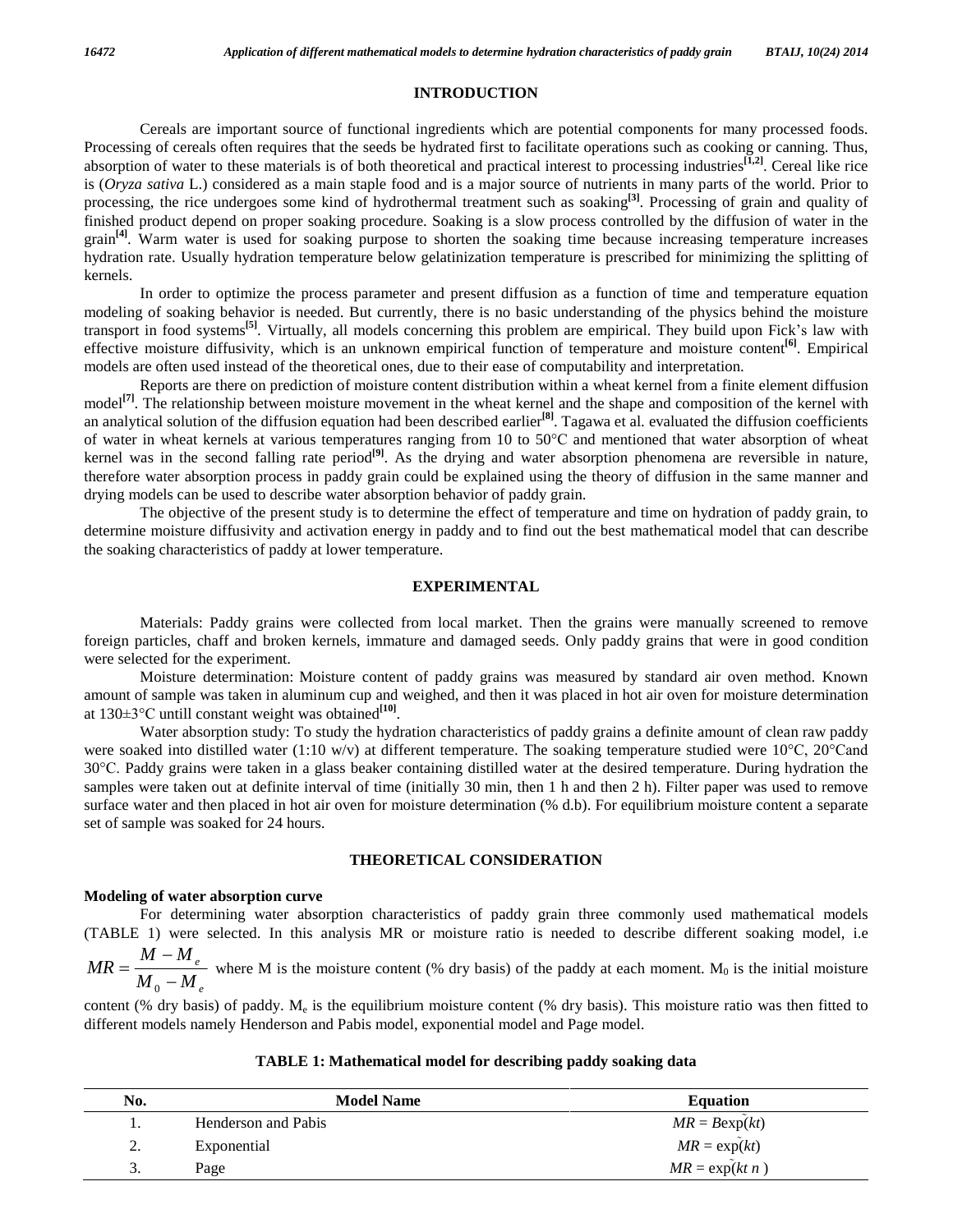#### **Correlation coefficient and error analysis**

The goodness of fit of the tested mathematical model to the experimental data was evaluated with the correlation coefficient  $(R^2)$ , the estimated mean error (SE). The average percent difference between the experimental and predicted values or the mean relative deviation modulus (P) has also been used as a measure of model adequacy. The mean relative<br>deviation modulus (P) and the estimated mean error for each model were calculated by the following equa  $\frac{1}{2}$ 

values of the metal relative deviation modulus (1) has also been used as a measure of modern adequately. The final relative deviation modulus (P) and the estimated mean error for each model were calculated by the following equation\n
$$
P = \frac{100}{n} \sum_{i=1}^{n} \frac{MR_{actual} - MR_{predicted}}{MR_{actual}}
$$
\n(1)\n
$$
SE = \sqrt{\frac{\sum_{i=1}^{n} (Y - Y_0)^2}{DF}}
$$
\n(2)

Where *n* is the number of observations,  $MR_{actual}$  is the experimental moisture ratio,  $MR_{predicted}$  is the predicted moisture ratio. *Y* is experimental values observed;  $Y_0$  is value estimated though the model;  $DF$  is degrees of freedom (number of observations minus the number of the parameters of the model). The best model describing the soaking characteristics of paddy grain was chosen as the one with the highest correlation coefficient  $(R^2)$  and the least estimated mean error (SE) and mean relative deviation modulus  $(P)^{[11]}$ . In this study the regression analysis was performed using Microsoft Excel.

## **RESULTS AND DISCUSSION**

#### **Modeling of soaking characteristics of paddy**

Three selected models were fitted to the water absorption data of paddy. Water absorption constants, correlation coefficient  $(R^2)$  and residual mean square (SE) were calculated and the models were evaluated based on correlation coefficient  $(R^2)$ , mean error (SE) and mean relative deviation modulus (P). The details of the statistical analysis for three models are presented in TABLE 2.

Acceptable  $\mathbb{R}^2$  value of greater than 0.90 was obtained for all three models fitted to all hydration data. From TABLE 2 it is evident both Henderson and Pabis model and Page model showed lower SE value as compared to the exponential model. But P values were lower for Henderson and Pabis model as compared to the other two models. Value of correlation coefficient was also higher for Henderson and Pabis model. Hence Henderson and Pabis model gave better predictions than others, and satisfactorily described the water absorption characteristics of paddy grain at low steeping temperature.

| <b>Temperature</b> | <b>Henderson and Pabis</b> |       | <b>Exponential</b> |                | Page  |       |               |       |       |
|--------------------|----------------------------|-------|--------------------|----------------|-------|-------|---------------|-------|-------|
| ${}^{\circ}C$      | R2                         | SЕ    |                    | R <sub>2</sub> | SЕ    |       | $\mathbf{R}2$ | SЕ    |       |
| 10                 | 0.979                      | 0.047 | 9.84               | 0.979          | 0.052 | 10.08 | 0.975         | 0.046 | 14.24 |
| 20                 | 0.961                      | 0.068 | 17.13              | 0.959          | 0.089 | 17.94 | 0.938         | 0.058 | 25.99 |
| 30                 | 0.949                      | 0.057 | 19.03              | 0.932          | 0.141 | 23.78 | 0.925         | 0.057 | 35.04 |

**TABLE 2 : Statistical result for henderson and pabis, exponential and page model**

#### **Determination of effective diffusivity**

In order to predict moisture diffusivity during soaking of rice, the second Fick's law solution for diffusion out of sphere was used. For this purpose the following assumptions were made:(i) the effective diffusion coefficient is independent of moisture concentration, (ii) the volume of grain does not change during water absorption, (iii) the surface of grain reaches sphere was used. For this purpose the following assumptions were made:(i) the effective diffusion coefficient is independent<br>of moisture concentration, (ii) the volume of grain does not change during water absorption, (iii second law in spherical coordinates is given below **[12]**. the equilibrium moisture content instantaneously upon immersion in absorption media. General series solution of Fick's n  $\overline{a}$ 

the equilibrium moisture content instantaneously upon immersion in absorption media. General series solution of Fick's second law in spherical coordinates is given below<sup>[12]</sup>.  
\n
$$
MR = \frac{M - M_e}{M_0 - M_e} = \frac{6}{\pi^2} \sum_{n=1}^{\infty} \frac{1}{n^2} \exp\left(-\frac{n^2 D_{\text{eff}} \pi^2}{R^2} t\right)
$$
\n(3)

Where  $D_{eff}$  is the effective diffusivity (m<sup>2</sup>/s) and R is the equivalent radius of paddy grain(1.68mm). The slope (k) of this model is related to effective diffusivity and determined by the Equation (4)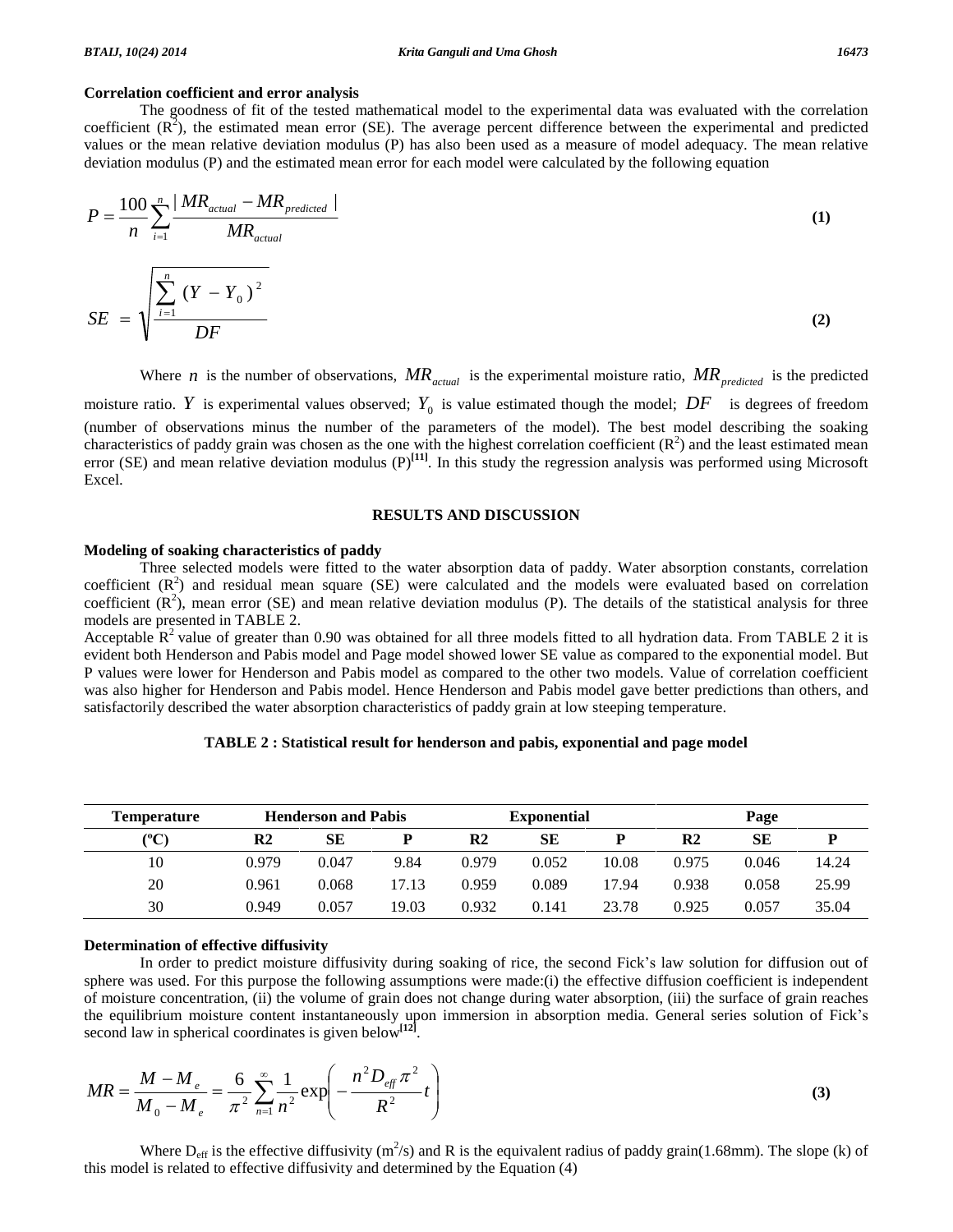$$
k = \frac{D_{\text{eff}} \pi^2}{R^2} \tag{4}
$$

The effective diffusivity was calculated by Equation (3) using slopes derived from the linear regression of ln MR The effective diffusivity was calculated by Equation (3) using slopes derived from the linear regression of ln MR against absorption time data. The effective diffusivity of paddy grain during water absorption varied from The effective diffusivity was calculated by Equation (3) using slopes derived from the linear regression of ln MR against absorption time data. The effective diffusivity of paddy grain during water absorption varied from increases with increase in absorption temperature. This trend is similar to the earlier reports for rice **[11]** and wheat kernel **[13]**.

**TABLE 3 : Effective diffusivity of paddy grain during in different soaking temperature º**

| <b>Temperature</b> $(C)$ | <b>Effective diffusivity</b> $(m^2/s)$ |
|--------------------------|----------------------------------------|
| $10^{\circ}$ C           | $1.68\times10^{-11}$                   |
| $20^{\circ}$ C           | $1.88\times10^{-11}$                   |
| $30^{\circ}$ C           | $2.14\times10^{-11}$                   |

#### **Determination of activation energy**

Effect of temperature on effective diffusivity is generally described using Arrhenius-type relationship to obtain

better agreement of the predicted curve with experimental data  
\n
$$
D_{\text{eff}} = D_0 \exp\left(-\frac{E}{RT}\right)
$$
\n(5)

Where  $D_0$  is diffusivity constant at infinitely high temperature,  $E$  is activation energy(KJ/mol)  $T$  is the absolute temperature.  $\ln D_{\text{eff}}$  is plotted(Figure 1) as a function of reciprocal of absolute temperature in order to obtain diffusivity constant and activation energy. The resultant curve shows a linear relationship between  $\ln D_{\text{eff}}$  and (1/T). The diffusivity constant and activation energy. The resultant curve shows a linear relationship between  $\ln D_{\text{eff}}$  and (1/T). The diffusivity constant (D<sub>0</sub>) and activation energy (E) calculated from linear regression are  $1.12 \times 10^{-9}$ values are comparatively low to those reported in the literature for water absorption in some other grain like amaranth **[14]** grain (32.1KJ/mol), lupin seeds<sup>[15]</sup> (60.44KJ/mol) etc. This may be due to that at low steeping temperature rate of water absorption was lower, as a result energy requirement for water absorption was also less, hence acti absorption was lower, as a result energy requirement for water absorption was also less, hence activation energy of paddy





#### **CONCLUSION**

#### **The present study gives us the following conclusions**

Increase in soaking temperature increases moisture diffusion and thus moisture content of paddy.

The Henderson and Pabis model satisfactorily described the hydration kinetics of paddy grain at lower steeping temperature.